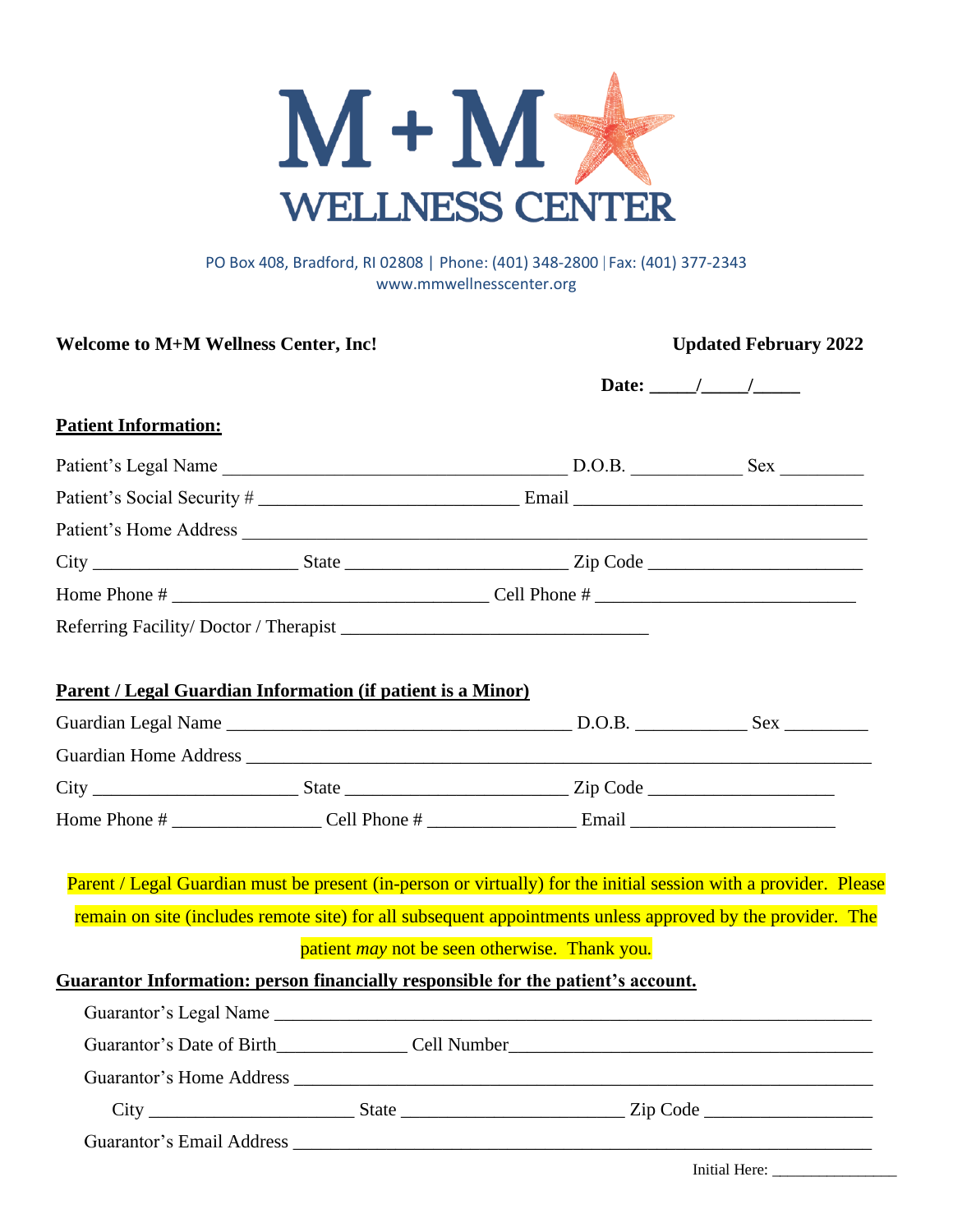### **Emergency Contact Information**

| Name         |              | <b>Relationship to Patient</b> |  |
|--------------|--------------|--------------------------------|--|
| Home Phone # | Cell Phone # | Work Phone #                   |  |

\*A separate consent form, ROI, is required to discuss the individual's medical information\*

### **Appointment Reminders/Treatment Communications**

I provide consent to be contacted for appointment reminders via email:

☐ YES

 $\Box$  NO

## **Financial Agreement and Office Policies**

### **Appointment Fees / Time**

- Dr. Samantha Shawn-Marsh, DNP, PMHNP-BC does not directly participate with any insurance company and payment in full is due at the time of service.
- The fee is \$200 for the initial psychiatric evaluation and \$75 for each medication management appointment thereafter. (If paying with a debit or credit card, additional fees may apply).
- Unfortunately, the mental health field is subject to one of the highest no show and late cancellation rates. To ensure our providers and patient's time is valued, we require a credit card number to be on file, which will be used to pay the full cost of services automatically if a no show or cancellation with less than 24-hour notice occurs. All balances must be paid prior to rescheduling an appointment.
- Cancellation of any follow up appointment, less than 24 hours before the appointment date and time, or failure to show up for an appointment or provide payment 30-min prior for remote appointments for any reason will result in a \$75 dollar fee, reasons such as cost, human error, inconvenience, schedule conflicts etc. cannot be accepted in order for us to rightfully enforce our policies.
- For appointments that are scheduled on a Monday, I understand that I need to cancel or reschedule by 2pm on Thursday of the previous week.
- If patient/guardian arrives/checks in more than 10 minutes late for an appointment they *may not be able to be seen* that day and the appointment would be considered a late cancellation. Please arrive/check in at least 15 minutes early to each appointment to allow time to check in and complete any required paperwork.
- There is a \$50 charge for all returned checks. A service charge of 4% may be added to all bills that are 90 days past due. Failure to settle, or decide to settle, your account will result in a referral to a collections agency. In addition to the sum of the bill, you will be charged a collection fee of approximately 25%, and any legal or court fees.
- Employees/Independent Contractors/Students of M+M Wellness Center have permission to discuss/share pertinent and necessary information regarding your care and services received here.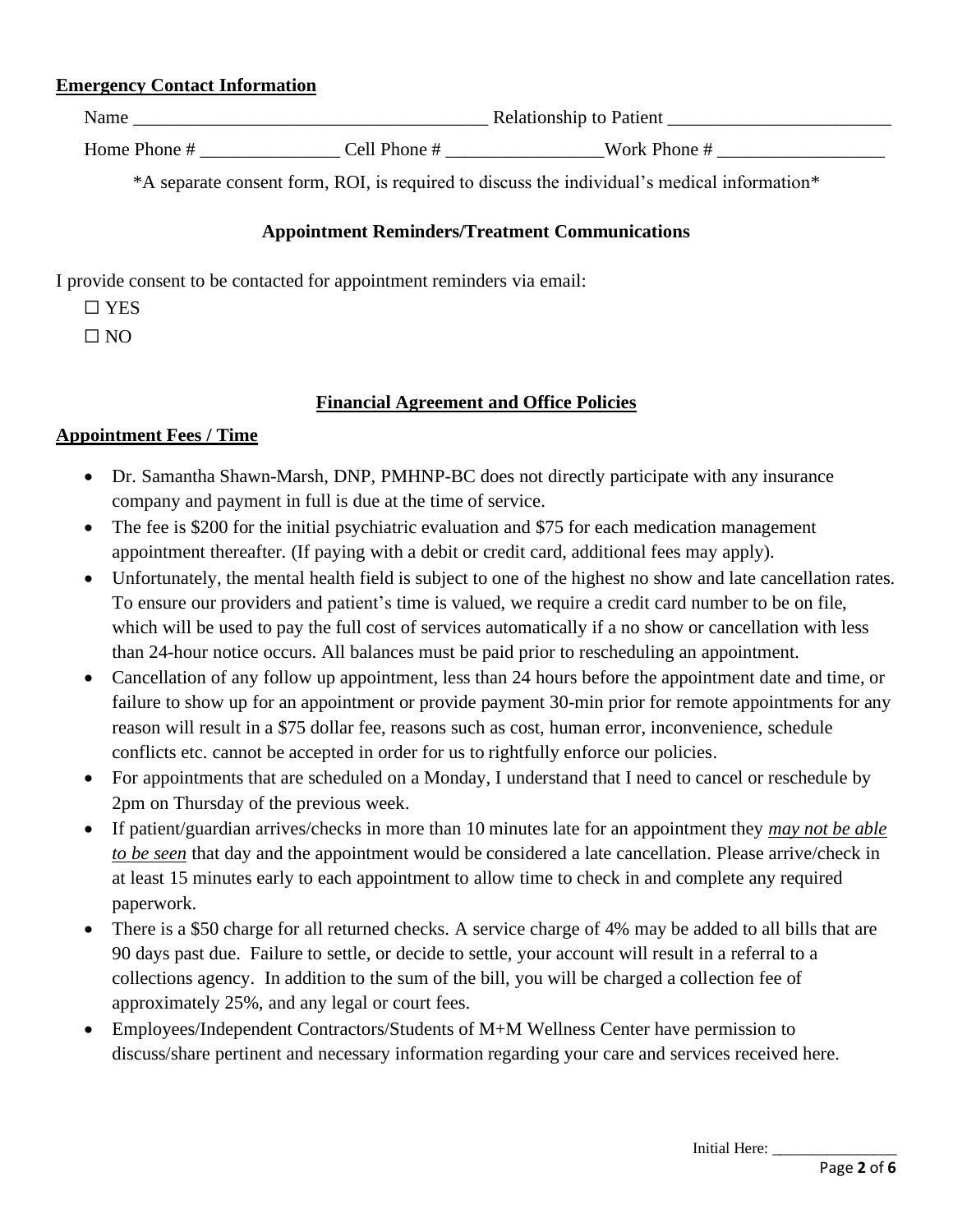## **Additional Charges:**

- *Professional Forms/Letters*: Fees start at \$25, and payment is due prior to the initiation of the form(s). Forms can take up to 10 business days to complete from the date the request was received. Samantha Shawn-Marsh, PMHNP-BC does not offer Social Security Disability Evaluations/Forms or long-term disability.
- *Medical Records*: Records are provided at a rate of \$1.00 per page and a standard \$25 processing fee if record exceeds 10 pages. Postage fees will apply as applicable. Medical records can take up to 15 business days to complete from the date the request is received. All requests for copies of medical records must be completed via M+M Wellness Center Authorization to Release and Request PHI form in writing, dated, and signed.
- *Subpoena for Witness*: If Samantha Shawn-Marsh, PMHNP-BC is subpoenaed for court the fee is \$1200.00 for a minimum of 4 hours, \$2500.00 for a full (8 hour) day. This fee includes preparation time, travel, waiting, testifying, etc. Additional fees may be assessed if travel out of the immediate area is required. Payment in full is required 7 business days in advance of the scheduled hearing. This fee continues to apply when Samantha Shawn-Marsh, PMHNP-BC attends court and is not called to testify. Additionally, fees will remain in effect in the event that court is canceled, continued, or rescheduled less than 3 business days prior to the court appearance for any reason (e.g. snow, the case being settled outside of court, the judge cancelling the day, etc.).

# **Medication Policies**

- Please plan and schedule an appointment **prior** to running out of medication: Patients requesting an unscheduled medication refill before attending their next appointment, in the event of a patient cancellation, no show, or reschedule, will be charged \$25 fee.
- Please allot for a 72-hour time frame (business days only) for all medication refills. Medication refills will not be addressed on Fridays, as I am not in the office regularly, and medication changes, refill requests, and questions concerning your medication will not be addressed on holidays, weekends, evenings, or outside of your clinician's office hours.
- Controlled substances will not be authorized to fill early.
- Samantha Shawn-Marsh, PMHNP-BC utilizes the RI Prescription Monitoring Guide regularly.
- If a patient does not attend an appointment for a period in excess of seven months, the patient's medications will not be refilled. The patient may be scheduled as a new patient and complete a new intake at the discretion of Dr. Samantha Shawn-Marsh, DNP, PMHNP-BC.
- If a patient is terminated from M+M Wellness Center, a 30-day supply of most medications will be granted; no changes to the current medication regimen will be made during this time.

# **Emergency Policy** \**please read carefully*\*

If you are experiencing a psychological emergency, a life-threatening emergency and/or medication side effects causing shortness of breath, heart problems, severe rash, or other life-threatening concerns, please call 911 or go to your nearest emergency room. Your clinician does not participate with "after-hour evening, weekend, or holiday" emergency services, and all phone calls will be returned as soon as possible during standard business hours once your clinician returns to the office. Medication management is provided during regular business

Initial Here: \_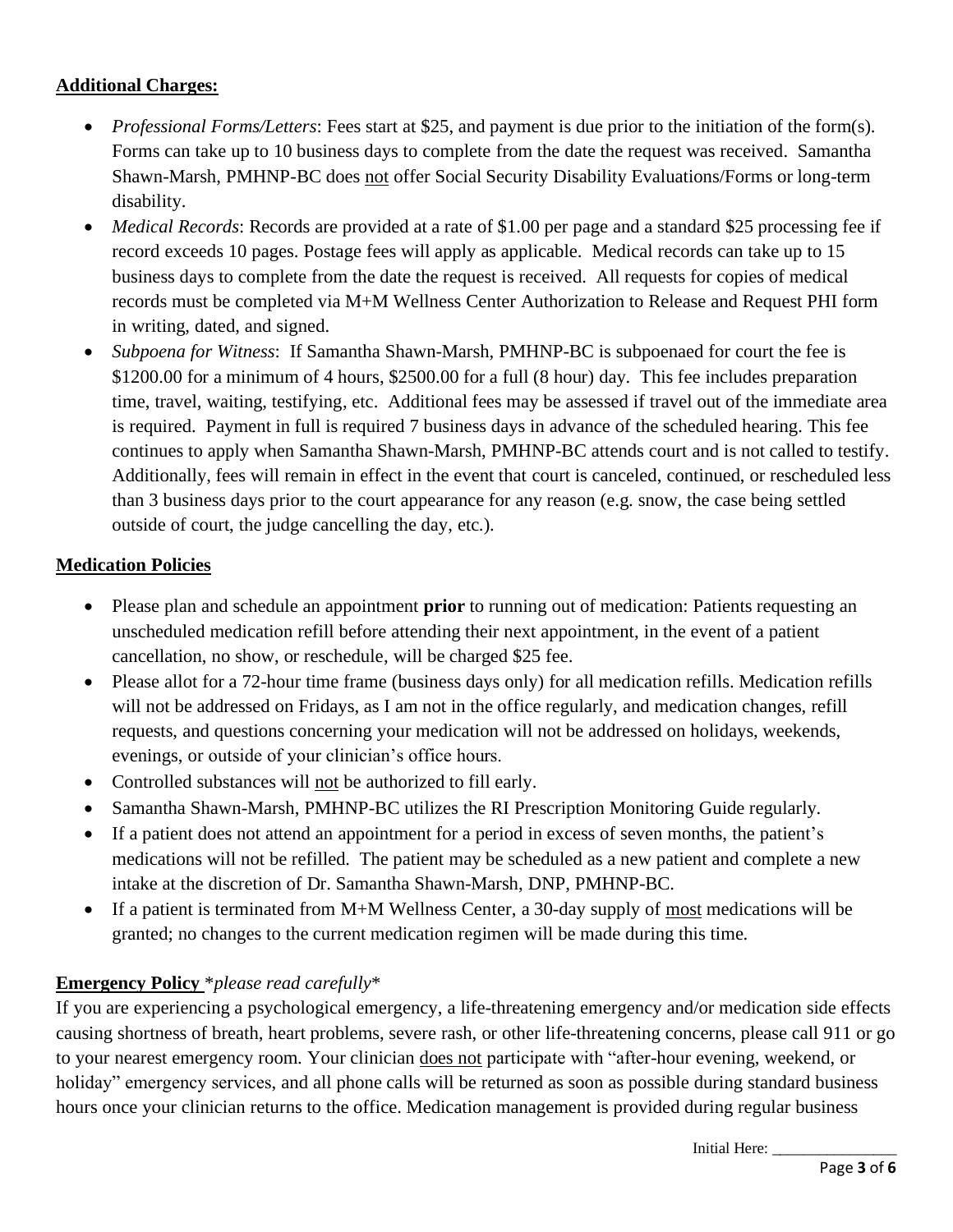hours and only when your provider is in the office. Medications will not be refilled or called in on holidays, evenings, or weekends.

### **Client Rights/Discharge**

Non-voluntary discharge from treatment: A client may be terminated via a non-voluntary discharge letter if: (A) The client exhibits physical violence, physical or emotional intimidation, verbal abuse of any kind, and/or patients or families carry weapons or engage in illegal acts of any kind. Abusive messages/email or phone correspondence may also be grounds for non-voluntary discharge. (B) The client refuses to comply with stipulated clinic rules, refuses to comply with treatment plans/recommendations, or does not make a payment and/or payments arrangements in a timely manner. (C) The client repeatedly cancels, late cancels, or no shows for their appointments. (D). Any changes to information provided by the patient to the practice must be provided in writing for them to take effect.

## **Legal Guardians**

In the event, a patient is a minor, and their legal guardians are in the process of separating, are separated, have divorced or where there is joint legal custody both parents must consent to treatment. M+M Wellness Center is not held liable or responsible for the consenting parent/guardian, of a minor, NOT informing us of the agreed/legal parental regulations prior to treatment on behalf of the other parent/guardian, if they are not present. It will be assumed by M+M Wellness Center that all parents/guardians involved agree to receiving all recommended treatment. Please ask the front desk for the additional paperwork re: guardian treatment consent to comply with the treatment policies.

Once a minor turns the age of 18, it becomes the patient's responsibility to request, fill out, and/or update their ROI form. Treatment planning and communication will continue as usual until M+M Wellness Center, Inc receives an updated ROI.

**Date:** / /

**Patient Name (If older than 18 years of age) (Print):** \_\_\_\_\_\_\_\_\_\_\_\_\_\_\_\_\_\_\_\_\_\_\_\_\_\_\_\_\_\_\_\_\_\_\_\_\_\_\_\_\_\_\_\_ **Patient (If older than 18 years of age) (Signature):** \_\_\_\_\_\_\_\_\_\_\_\_\_\_\_\_\_\_\_\_\_\_\_\_\_\_\_\_\_\_\_\_\_\_\_\_\_\_\_\_\_\_\_\_\_ \_\_\_\_\_\_\_\_\_\_\_\_\_\_\_\_\_\_\_\_\_\_\_\_\_\_\_\_\_\_\_\_\_\_\_\_\_\_\_\_\_\_ \_\_\_\_\_\_\_\_\_\_\_\_\_\_\_\_\_\_\_\_\_\_\_ *Client, or in case of minor, Parent A | Guardian (Print/Sign) Date \_\_\_\_\_\_\_\_\_\_\_\_\_\_\_\_\_\_\_\_\_\_\_\_\_\_\_\_\_\_\_\_\_\_\_\_\_\_\_\_\_\_ \_\_\_\_\_\_\_\_\_\_\_\_\_\_\_\_\_\_\_\_\_\_\_\_*

*Client, or in case of minor, Parent B | Guardian (Print/Sign) Date*

Initial Here: \_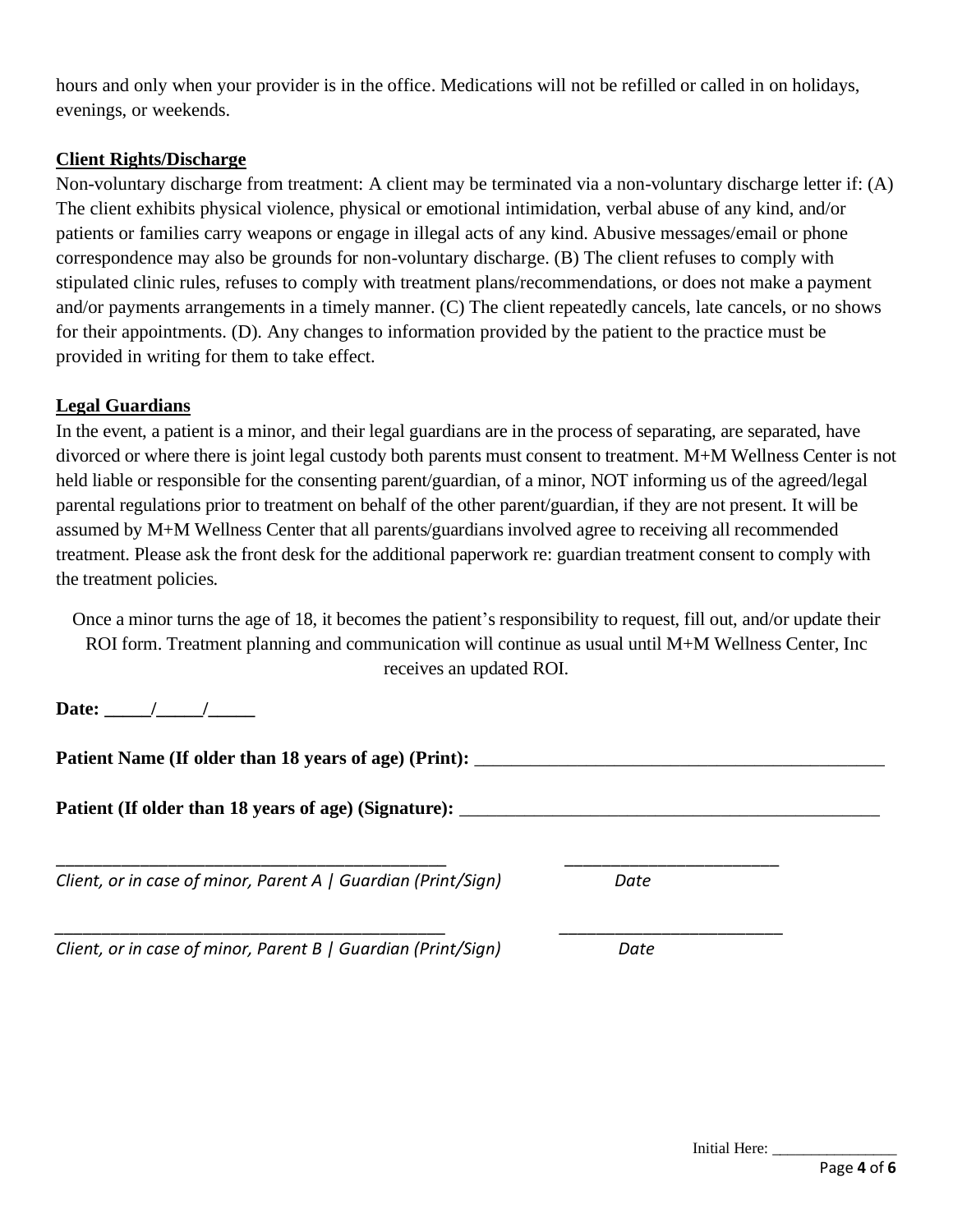#### **LIMITS ON CONFIDENTIALITY – HIPAA (Health Insurance Portability and Accountability Act)**

The law protects the privacy of all communications between a client and a therapist. In most situations, we can only release information about your treatment to others if you sign the written Authorization Form that meets legal requirements imposed by HIPAA and/or Rhode Island law. However, in the following situations, no authorization is required to disclose protected health information:

Child Abuse – State law requires that your clinician disclose information regarding suspected harmful actions or neglect towards children.

Adult or Domestic Abuse – State law requires your clinician to report and provide information if there is suspicion of adult abuse, neglect or exploitation.

Health Oversight – Regulating Boards have the power to subpoena relevant records if a clinician is the focus of an inquiry.

Judicial or Administrative Proceedings – If you are involved in a legal proceeding and your mental health records are requested, the information will not be released except if it is requested by subpoena. If you desire to block (quash) the subpoena then your record will be provided to the clerk of the court in a sealed envelope so that the court can determine whether the records should be released.

Serious threat of health or safety – If you have communicated directly to your clinician that you have a specific and immediate plan to cause serious harm or death to an identifiable person and if your clinician has sufficient evidence based on your conversations, history and treatment to believe this threat is real, then the law requires the clinician to take steps to protect the third party. Either the third party can be warned, or their parents warned if they are under 18, or a law enforcement officer may be contacted.

Serious threat to yourself – If you have communicated directly to your clinician that you have specific and immediate plans to cause serious harm or death to yourself and if your clinician has sufficient evidence based on your conversations, history and treatment to believe this threat is real, then the law requires the clinician to take steps to protect you by either contacting a significant other or admitting you to an appropriate treatment facility.

Telemedicine – Due to the nature of electronic communication technologies, I cannot guarantee that our communications and your information will be kept confidential from outside individuals. Our office will do our best to protect all information. If you decide telemedicine is not optimal for you, please inform your provider and referrals will be provided. The telemedicine sessions will not be recorded. Progress notes will be documented via an EMR.

Worker's Compensation – If you file a worker's compensation claim, the law requires that relevant mental health information be submitted to your employer, insurer or a certified rehabilitation provider.

I understand that I have the following rights:

I have the right to request restriction on certain uses and disclosures of my mental health information. Your clinician may or may not be required to agree upon these restrictions.

I have the right to request and receive confidential communication by alternative means and at alternative locations (e.g. fax or email). I have the right to inspect and obtain a copy of my mental health record and billing records. The access to this information may be denied under some circumstances. You are entitled to a discussion with your clinician regarding the reasons for limiting access to your records.

I have the right to request an amendment to my records, but this request can be denied by your clinician.

I understand I am financially responsible for the full balance on my account.

I understand that as part of my mental health care, M+M Wellness Center originates and maintains paper and/or electronic records describing treatment, testing results and forms, correspondence and insurance information. This information cannot be disclosed